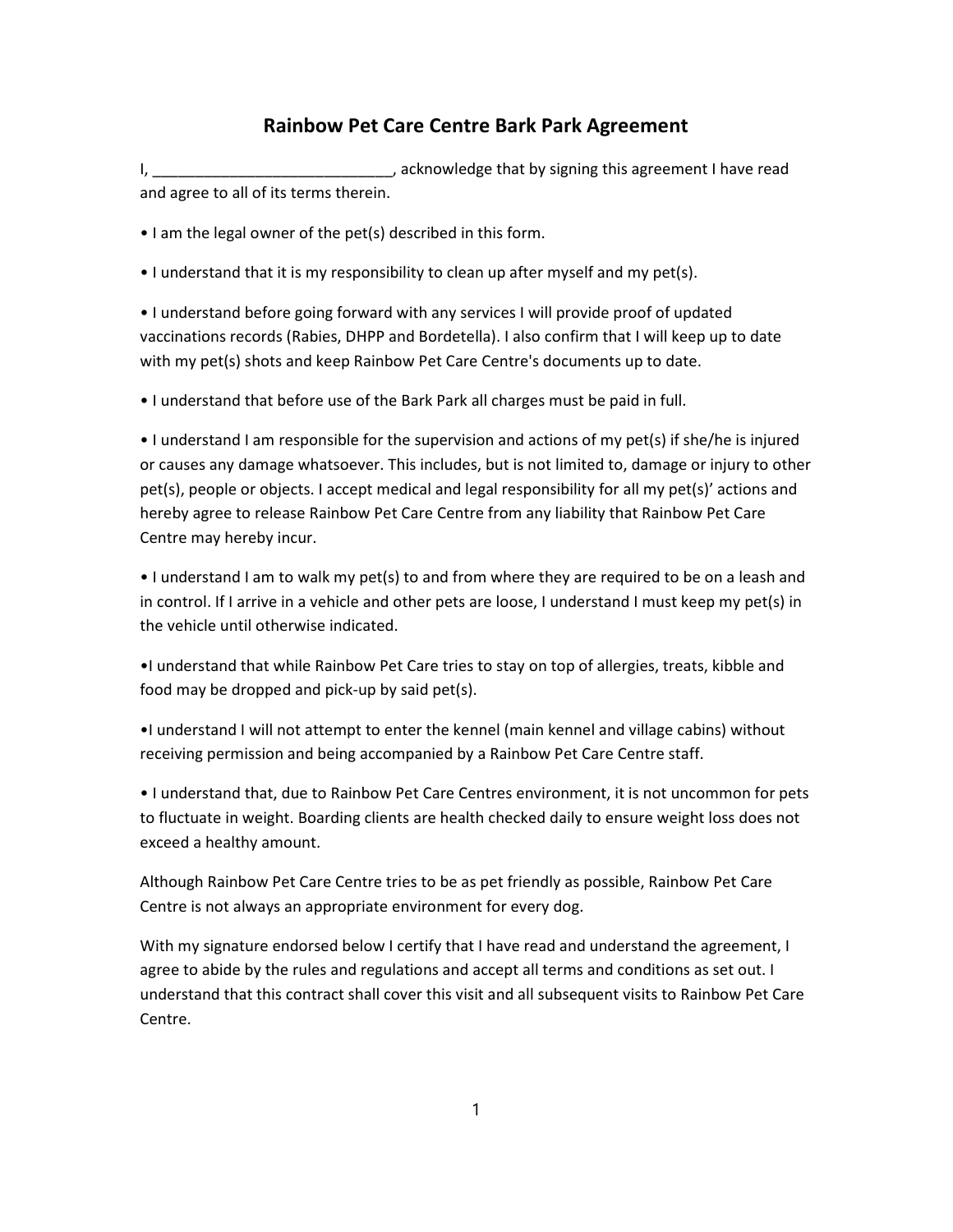

| "A FIVE PAWS PET RESORT" |                           | Dated on this _______ day of _______________, |
|--------------------------|---------------------------|-----------------------------------------------|
|                          |                           |                                               |
| $20$ ______.             |                           |                                               |
|                          |                           |                                               |
|                          |                           |                                               |
|                          | <b>Client information</b> |                                               |
| Client name:             |                           |                                               |
| Address:                 |                           |                                               |
| Apt#:<br>Buzzer#:        |                           |                                               |
| Postal code:             |                           |                                               |
| Primary phone:           | Cell/Home/Work            |                                               |
| Secondary phone:         |                           |                                               |
| Primary e-mail:          | Secondary e-mail:         |                                               |
|                          |                           |                                               |
|                          | Dog(s) information        |                                               |
| Veterinary information   |                           |                                               |
| Vet Clinic:              |                           |                                               |
| Rabies:<br>DHPP:         |                           | Bordetella:                                   |